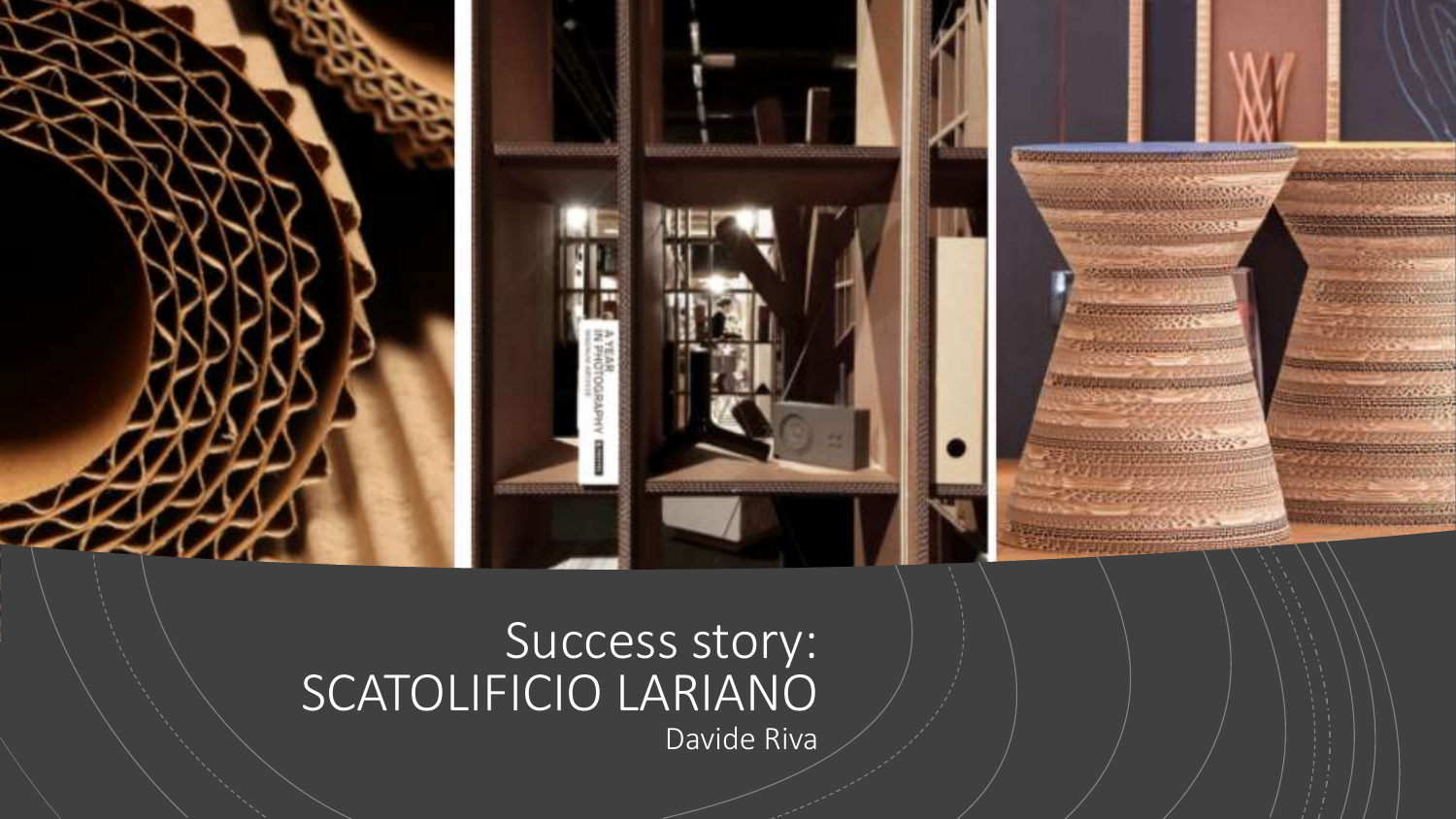



scatolificio lariano

**Scatolificio Lariano** is a small artisan company located in Valmadrera (Lecco) since 1950.

**Products**: corrugated cardboard packaging, from simple packaging to the most elaborate types of die cut.

**Philosophy:** continuous innovation and quality with particular attention to eco-sustainability.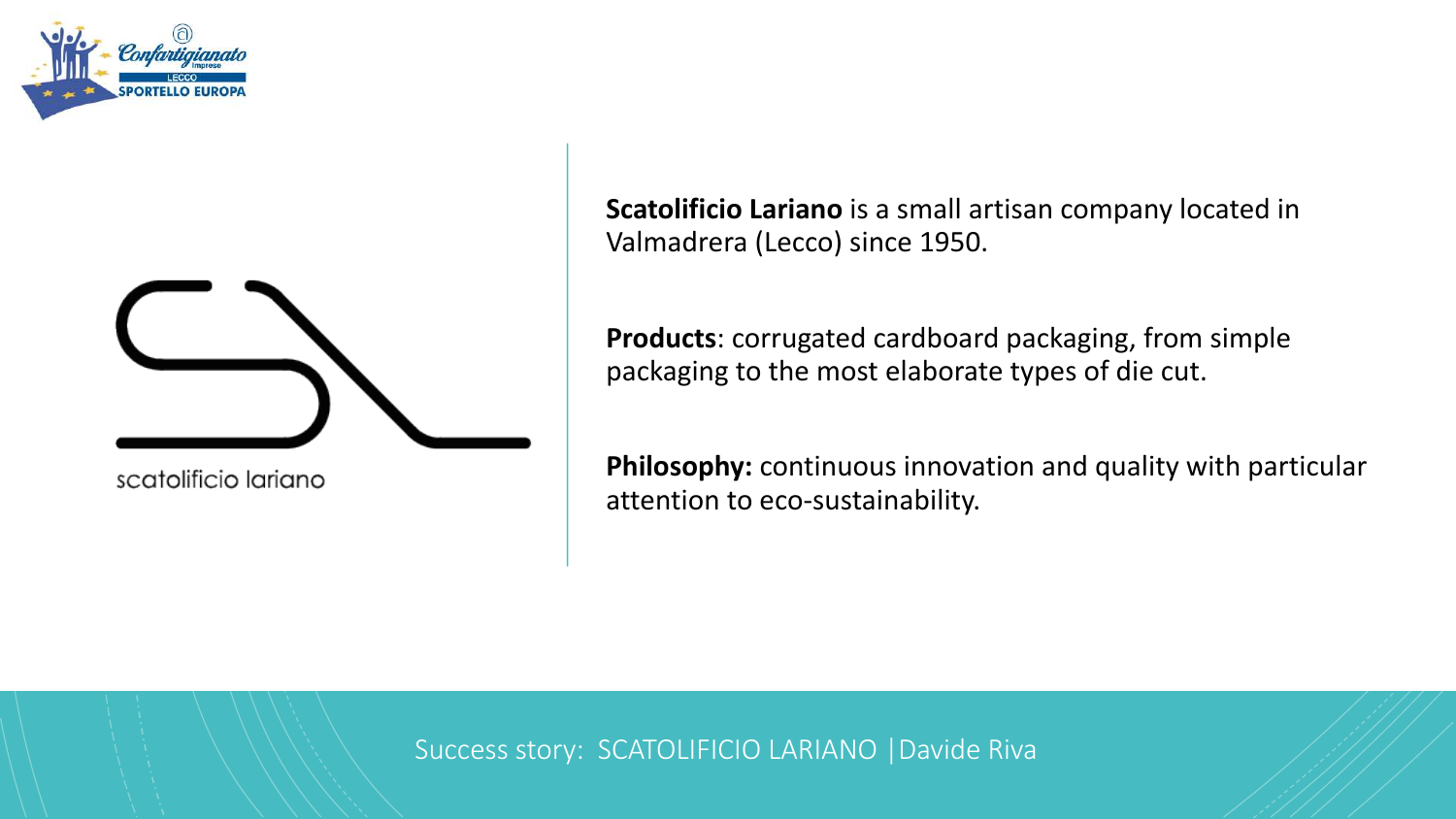

## UN-CA **DESIGN**

In 2014, Scatolificio Lariano created *UNCA - unconventional cardboard – design* brand, that differentiated the production from the company core business.

#### **Products**:

- fittings (exhibition and commercial spaces),
- furniture and complements,
- daily use items.

All in recycled, recyclable, reusable cardboard.

**Philosophy:** *DESIGN* today is the ability to create a functional beauty. We aim at making that **ecologically sustainable**.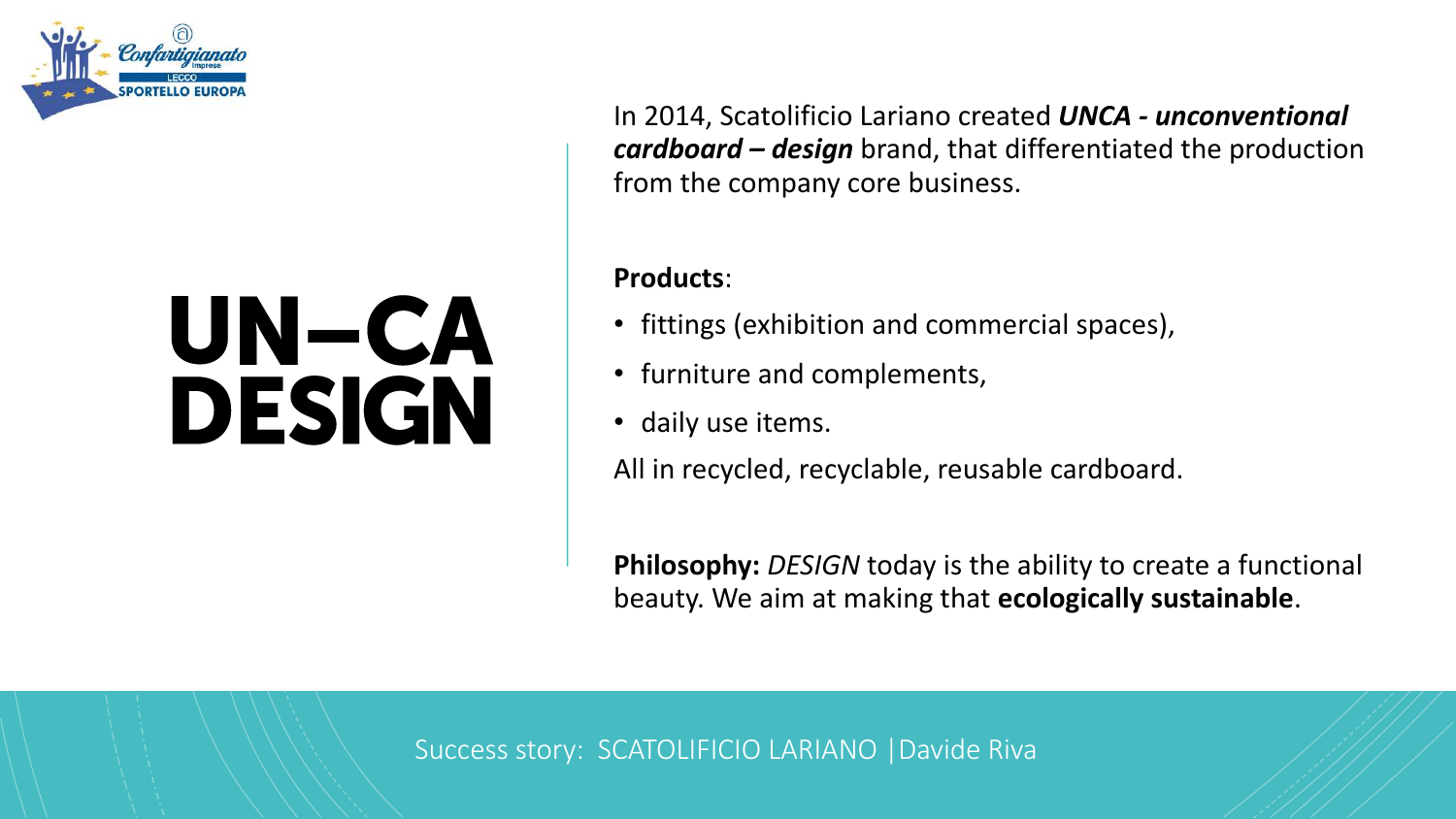



UNCA has deepened the technological opportunities to further development towards new sectors/markets (outdoor).

**In 2016** the first dialogue with the world of research **failed** due to 3 main reasons:

- 1. Problems with **understanding/communication**
- 2. Proposal **out of target**
- **3. Lack** of an **intermediation**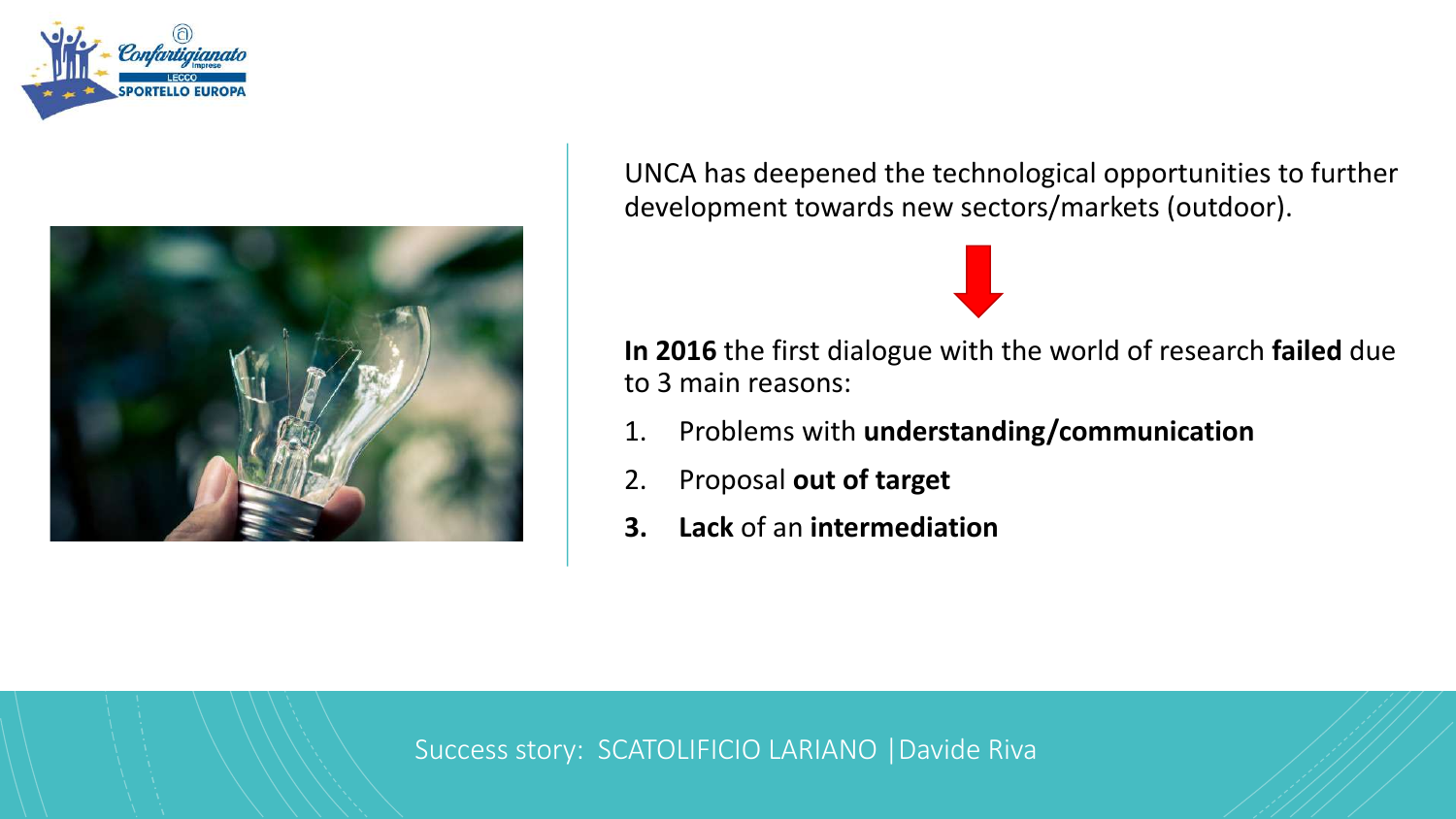



**In 2019**, Confartigianato Imprese Lecco proposed to deepen our needs through the **PMI Network** project services.



**Preliminary meeting** with university led to a **feasibility study**  and identified the **scientific competences** to realized our *project in the drawer*: make our eco-sustainable cardboard products resistant in outdoor environments.

Confartigianato's Projects Office looked for possible founding calls **to take action**.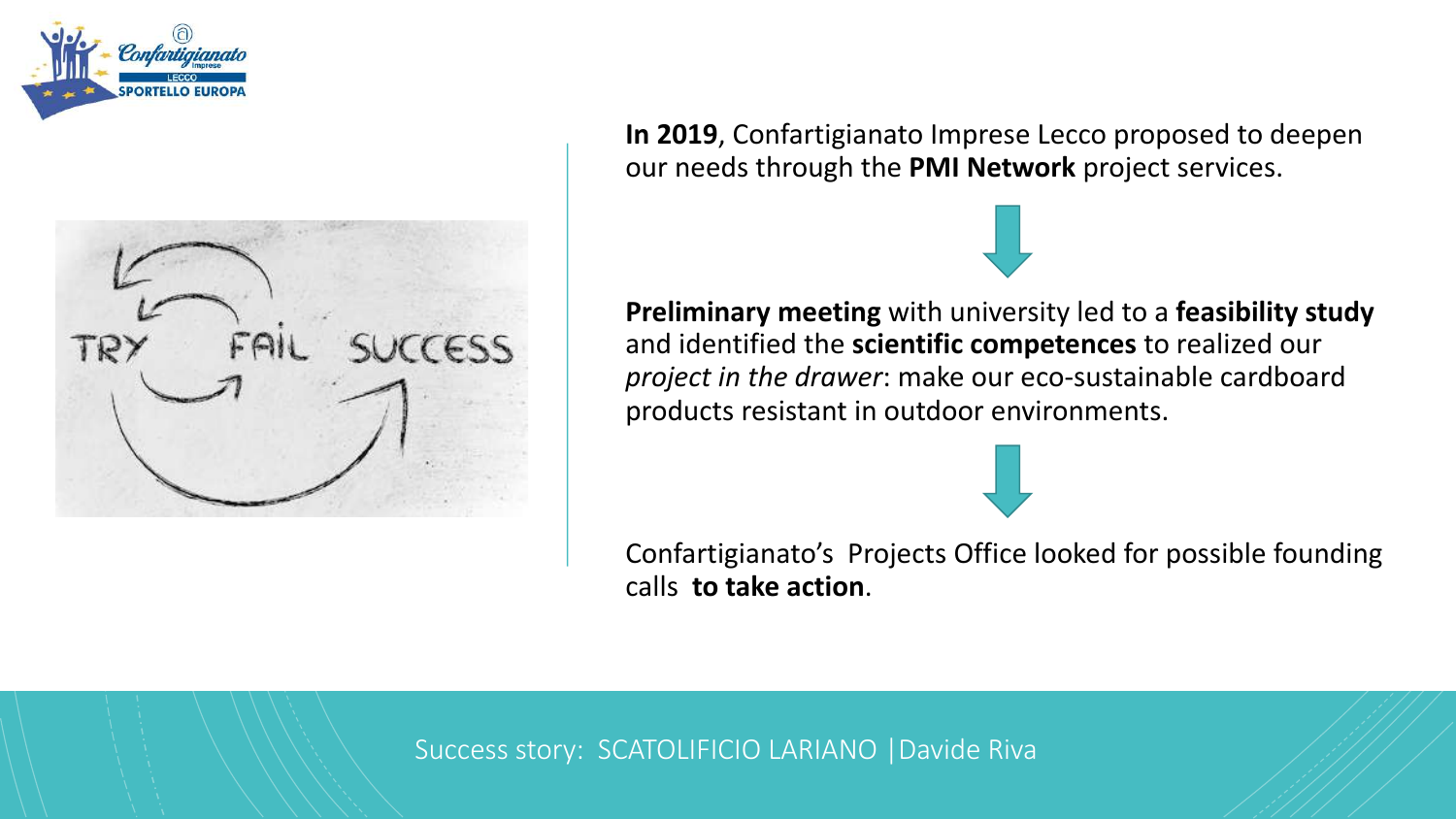



**January 2020** we applied for the **Innodriver** grant of Lombardy Region with the *UNCA ECO OUTDOOR* project; our proposal has been awarded.

PMI Network allowed to:

- better **clarify** our real **needs,**
- **define the issue** to be investigated,
- **identify the scientific competences** required,
- draw the **feasibility plan,**
- access to **public funding.**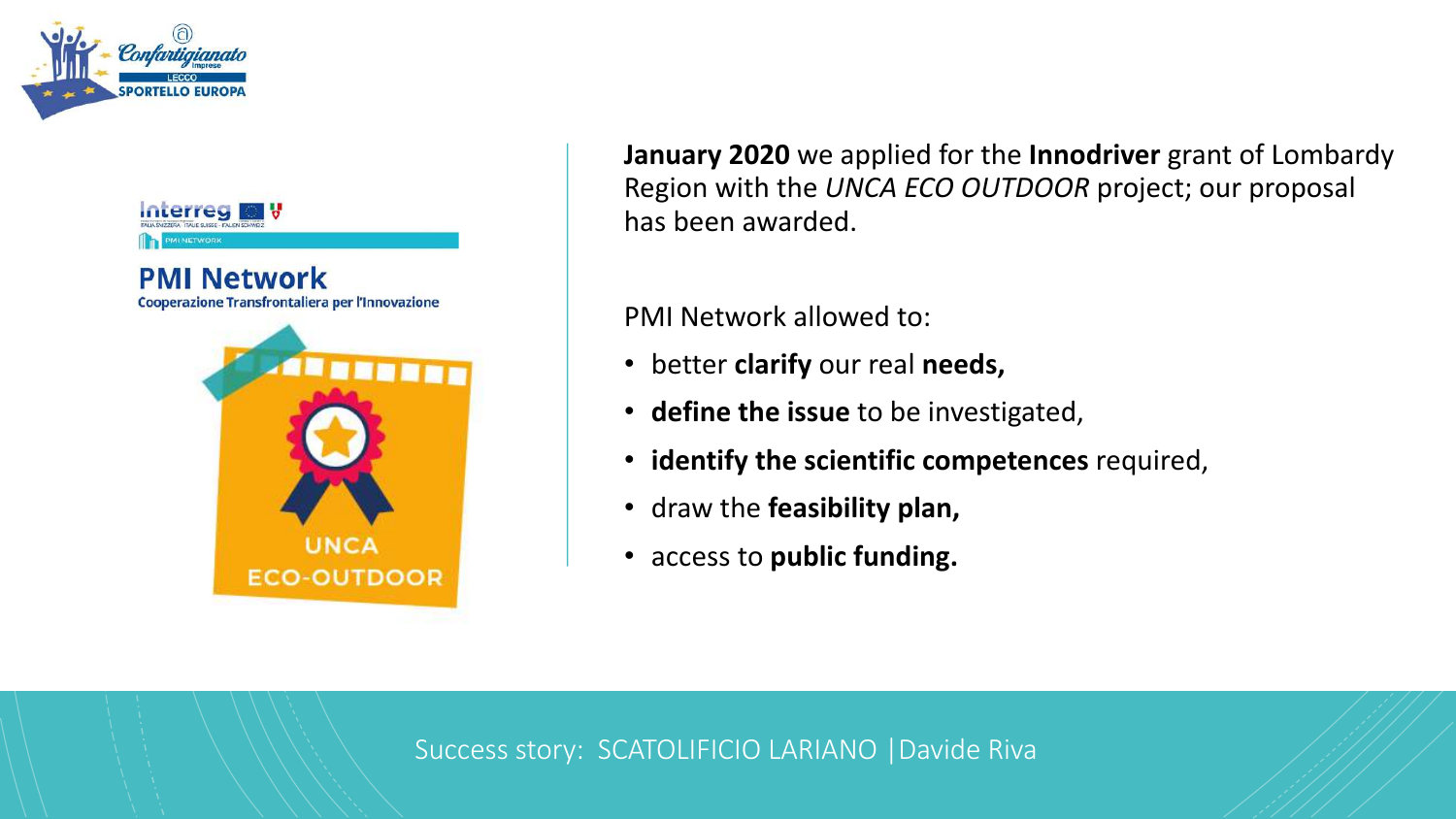



#### **Now... we are ready to go!**

#### **Which are our expectations?**

- Work with Politecnico researchers to identify the best solution for our project.
- Develop new partnerships with other companies in the supply chain, thanks to the links created by PMI Network.
- To be supported by our Association, with increasing Value–Added services that help our company competitive growth.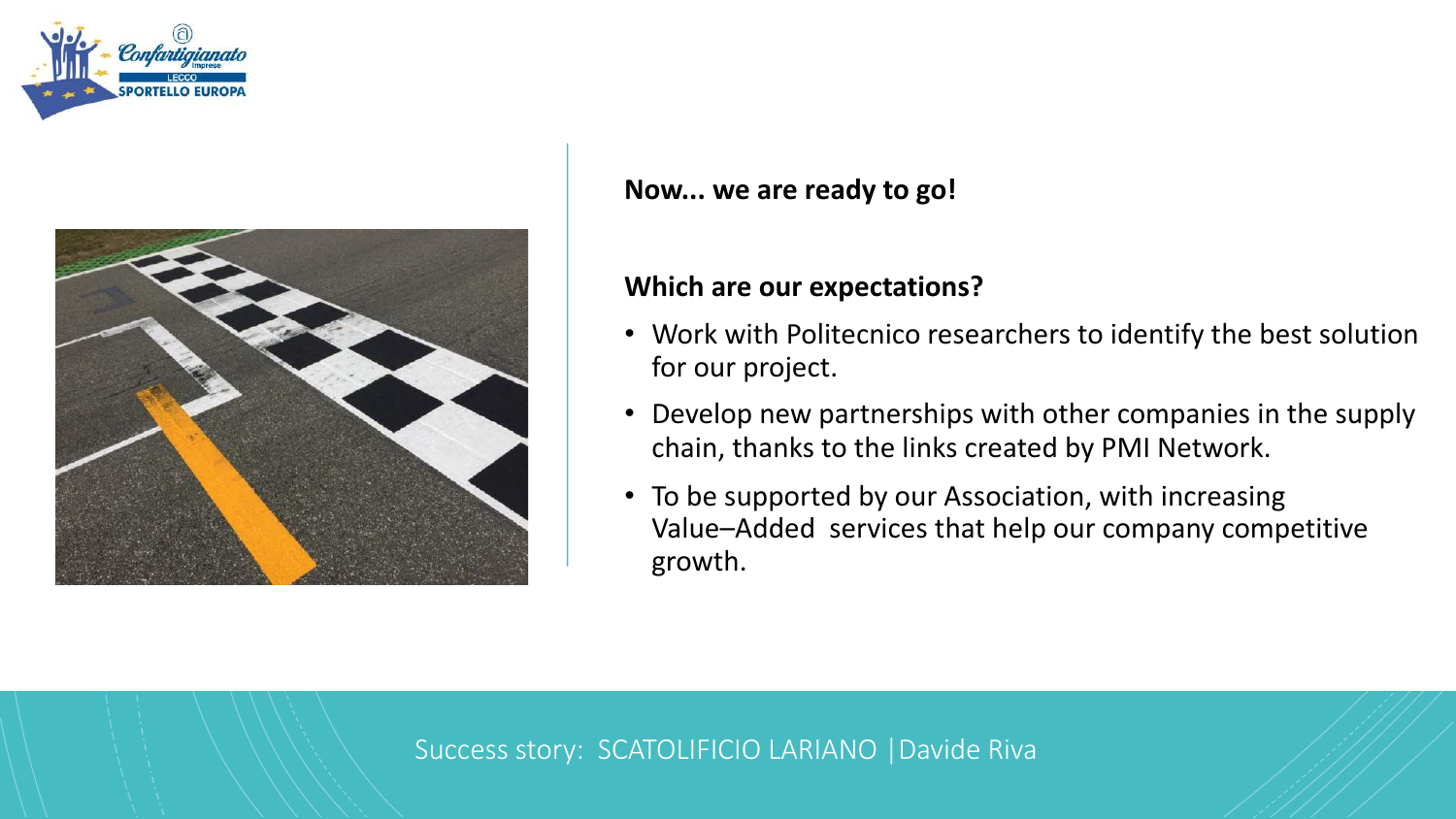



**What is going to happen? Are we going to find the solution we are looking for?**

#### $\rightarrow$ **YES**

Our company will take advantage on the competitors and we will conquer new sectors/markets. We will be able to consider innovation and new growth projects.

#### $\rightarrow$  NO

We will have had a new experience that allowed us to deepen the knowledge of a world that we have never directly met before and, maybe, we will consider further collaborations on new projects.